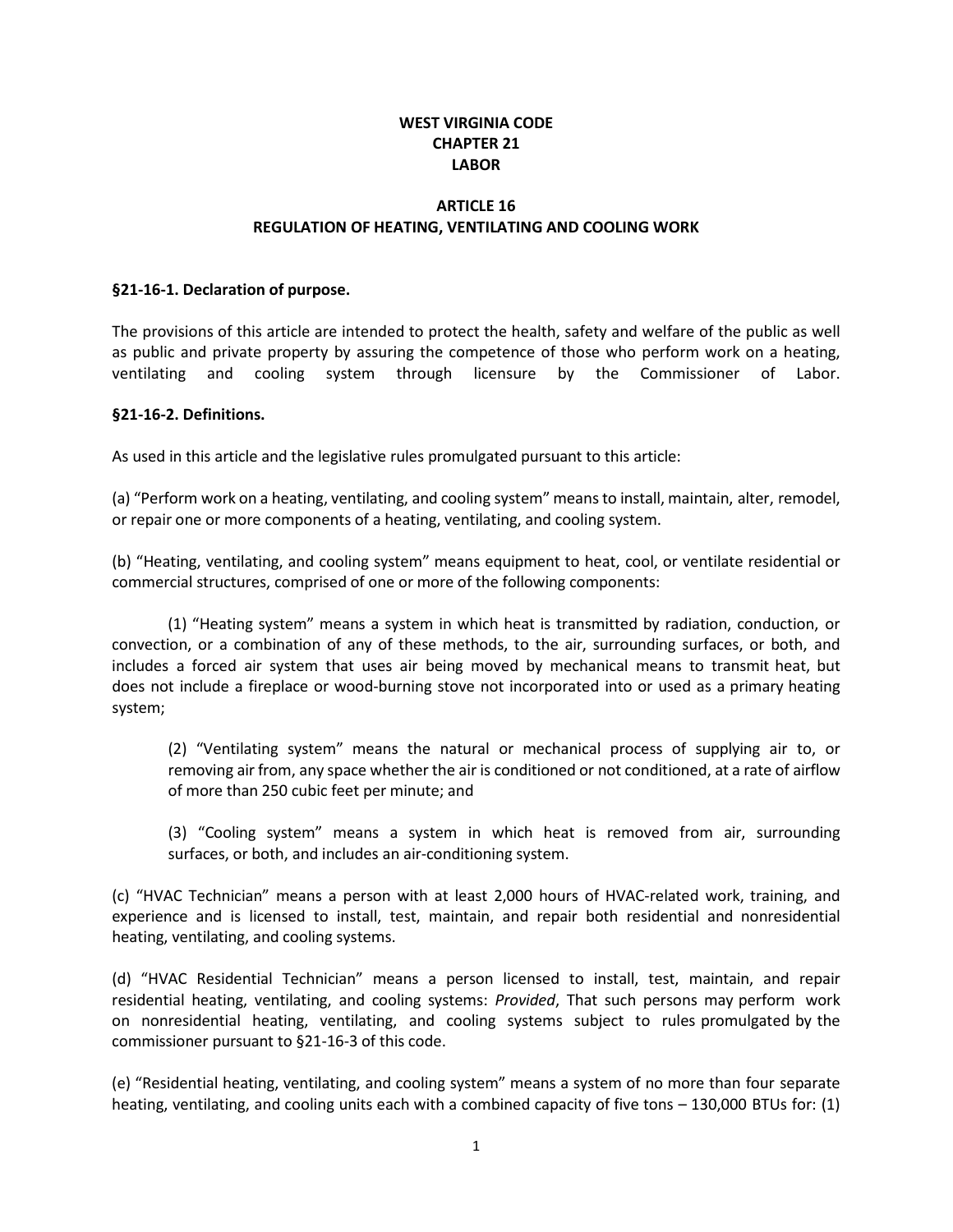A single or dual family structure; or (2) a commercial location of no more than 5,000 square feet in size where no fire damper is required. Such term shall not apply to heating, ventilating, and cooling systems that include any packaged rooftop units.

(f) "HVAC technician in training" means a person with less than 2,000 hours of HVAC-related work, training, and experience: *Provided*, That the fee for an HVAC technician in training license may not be higher than \$25.00.

(g) "HVAC residential technician license" means a valid and current license issued by the Commissioner of Labor in accordance with the provisions of this article to perform work as an HVAC residential technician.

(h) "HVAC technician license" means a valid and current license issued by the Commissioner of Labor in accordance with the provisions of this article to perform work as an HVAC technician.

(i) "Routine maintenance" means work performed on a routine schedule that includes cleaning and/or replacing filters, greasing, or lubricating motor bearings, adjusting and/or replacing belts, checking system temperature, checking gas temperature, adjusting gas pressure as required, and checking voltage and amperage draw on heating, ventilating, and cooling systems.

(j) "Single family dwelling" means a building that is occupied as, or designed or intended for occupancy as, a single residence for one or more persons.

### **§21-16-3. License required; exemptions.**

(a) On and after January 1, 2016, a person performing or offering to perform work on a heating, ventilating, and cooling system in this state shall have a license issued by the Commissioner of Labor, in accordance with the provisions of this article and the legislative rules promulgated pursuant hereto: *Provided*, That the commissioner shall issue HVAC residential technician licenses to qualified applicants without examination who present satisfactory evidence no later than December 31, 2019, of having at least 2,000 hours of experience and/or training working on heating, ventilating, and cooling systems: *Provided, however*, That if a license issued under the authority of this subsection subsequently lapses, the applicant is subject to all licensure requirements, including the examination.

(b) Notwithstanding any other provision of this article to the contrary, the commissioner shall credit verified military service, training, or education toward the licensing requirements, including examination requirements pursuant to §21-16-11 of this code, for a license issued under this article. The commissioner shall expedite the issuance of a provisional license or a license by endorsement or reciprocity under this article to an applicant who has verified military experience or holds a current license issued by another jurisdiction that has license requirements that are substantially equivalent to the license requirements of this state.

(c) A person licensed under this article shall carry a copy of the license on any job in which heating, ventilating, and cooling work is being performed.

(d) This article does not apply to: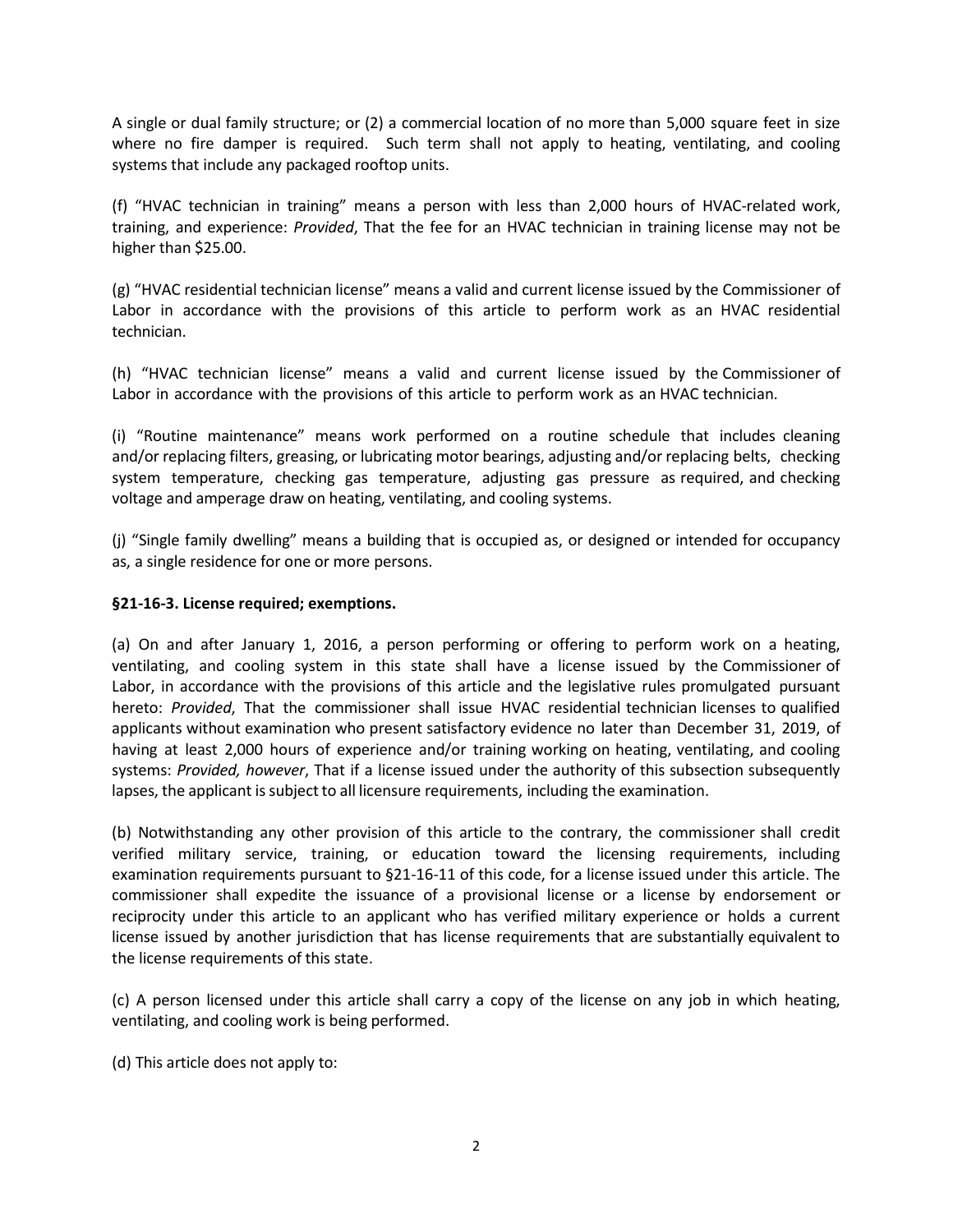(1) A person who personally performs work on a heating, ventilating, and cooling system in a single-family dwelling owned by that person or by a member of that person's immediate family;

(2) A person who performs work on a heating, ventilating, and cooling system at a manufacturing plant or other industrial establishment as an employee of the person, firm, or corporation operating the plant or establishment;

(3) A person who performs only electrical or plumbing work on a heating, ventilating, and cooling system, which includes, but is not limited to, thermostats, bathroom fans, and tankless water heater ventilation, so long as the work is within the scope of practice which the person is otherwise licensed or authorized to perform; or

(4) A person who performs routine maintenance on any heating, ventilating, and cooling

system.

### **§21-16-4. Scope of practice.**

(a) An HVAC technician in training is authorized to assist in providing heating, ventilating, and cooling work only under the direction and control of a HVAC technician.

(b) An HVAC technician is authorized to provide heating, ventilating and cooling work without supervision.

(c) Persons licensed under this article are subject to the applicable provisions of the Contractor Licensing Act in §30-42-1 *et seq.,* of this code in the performance of work authorized by this article.

### **§21-16-5. Rule-making authority.**

(a) The Commissioner of Labor shall propose rules for legislative approval, in accordance with the provisions of §21-16-5 *et seq.* of this code, for the implementation and enforcement of the provisions of this article, which shall provide:

(1) Standards and procedures for issuing and renewing licenses, applications, examinations, and qualifications; *Provided*, That an HVAC technician may not be required to provide documentation of more than 2,000 hours of total work, training, and experience as a requirement for licensure;

(2) Provisions for the granting of HVAC technician licenses, without examination, to applicants who present satisfactory evidence no later than July 1, 2016, of having at least 2,000 hours of experience and/or training working on heating, ventilating, and cooling systems and at least 6,000 hours of experience and/or training in heating, ventilating, and cooling or related work, to include other sheet metal industry tasks: *Provided*, That if a license issued under the authority of this subsection subsequently lapses, the applicant is subject to all licensure requirements, including the examination;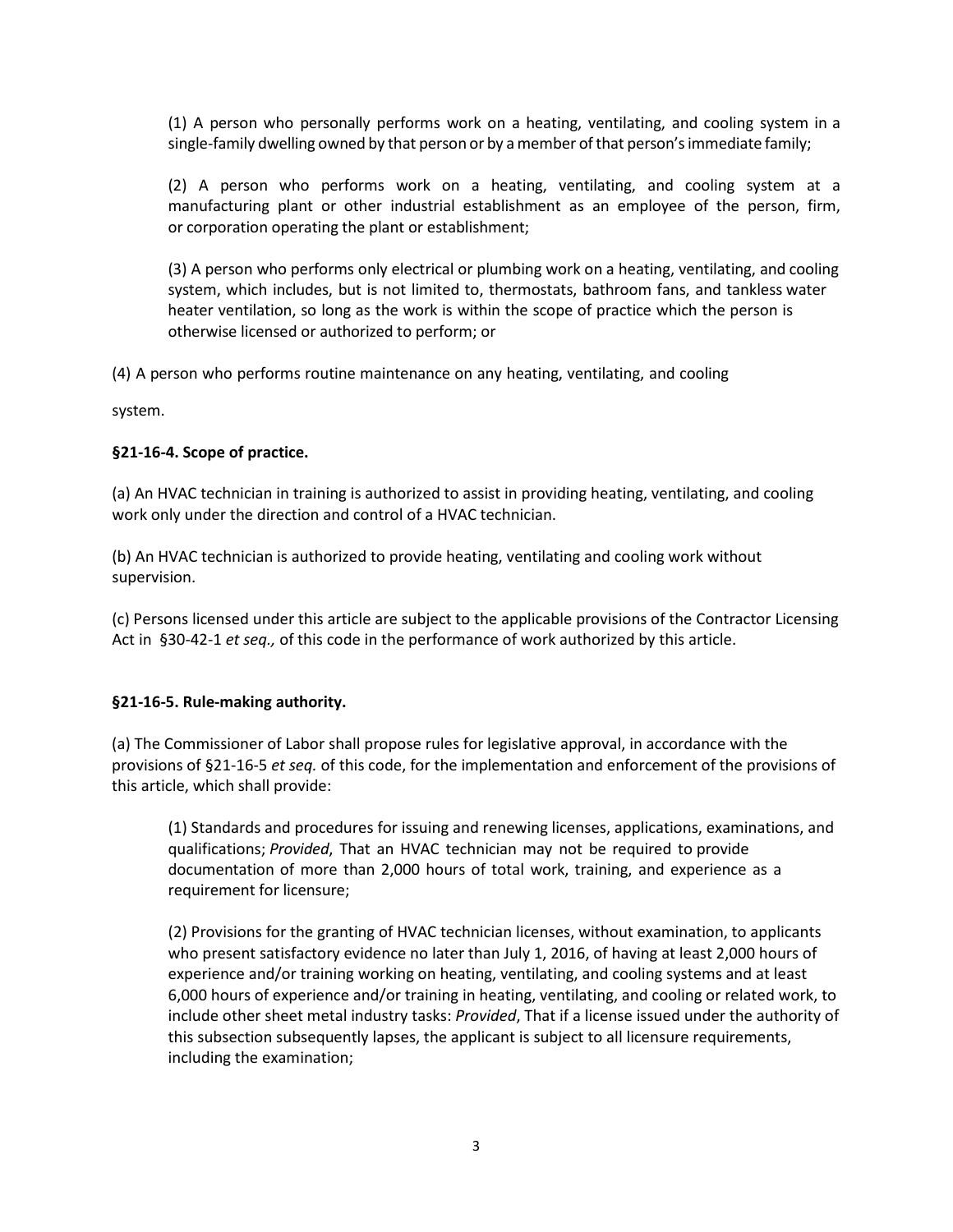(3) Reciprocity provisions;

(4) Procedures for investigating complaints and revoking or suspending licenses, including appeal procedures;

(5) Fees for issuance and renewal of licenses and other costs necessary to administer the provisions of this article;

(6) Enforcement procedures; and

(7) Any other rules necessary to effectuate the purposes of this article.

(b) The commissioner may promulgate emergency rules pursuant to the provisions of §29A-3-15 of this code for the purpose of describing:

- (1) Provisions for the granting of HVAC residential technician licenses without examination to qualified applicants who present satisfactory evidence no later than December 31, 2019, of having at least 2,000 hours of experience and/or training working on heating, ventilating, and cooling systems: *Provided,* That if a license issued under the authority of this subsection subsequently lapses, the applicant is subject to all licensure requirements, including the examination;
- (2) Provisions for developing an examination required to obtain an HVAC residential technician license commensurate with the scope of practice for HVAC residential technicians as described in §21-16-2(d) of this code: *Provided,* That the rules proposed by the commissioner shall provide that the HVAC residential license examination will be developed in consultation with HVAC industry representatives; and
- (3) Provisions for allowing HVAC residential technicians to perform work on nonresidential heating, ventilating, and cooling systems subject to rules promulgated by the commissioner.

### **§21-16-6. Enforcement; interagency agreements authorized.**

(a) The Commissioner of Labor and his or her Deputy Commissioner or any compliance officer of the Division of Labor as authorized by the Commissioner of Labor may enforce the provisions of this article and may, at reasonable hours, enter any building or premises where heating, ventilating and cooling work is performed and issue cease and desist orders for noncompliance.

(b) The Commissioner of Labor may enter into an interagency agreement with the State Fire Marshal for the mutual purpose of enforcing the provisions of this article and the provisions of article three-e, chapter twenty-nine of this code.

### **§21-16-7. Denial, suspension, and revocation of license.**

(a) The Commissioner of Labor may deny a license to any applicant who fails to comply with the provisions of this article or the rules established by the Commissioner of Labor, or who lacks the necessary qualifications: *Provided*, That the commissioner shall apply §21-1-6 of this code to determine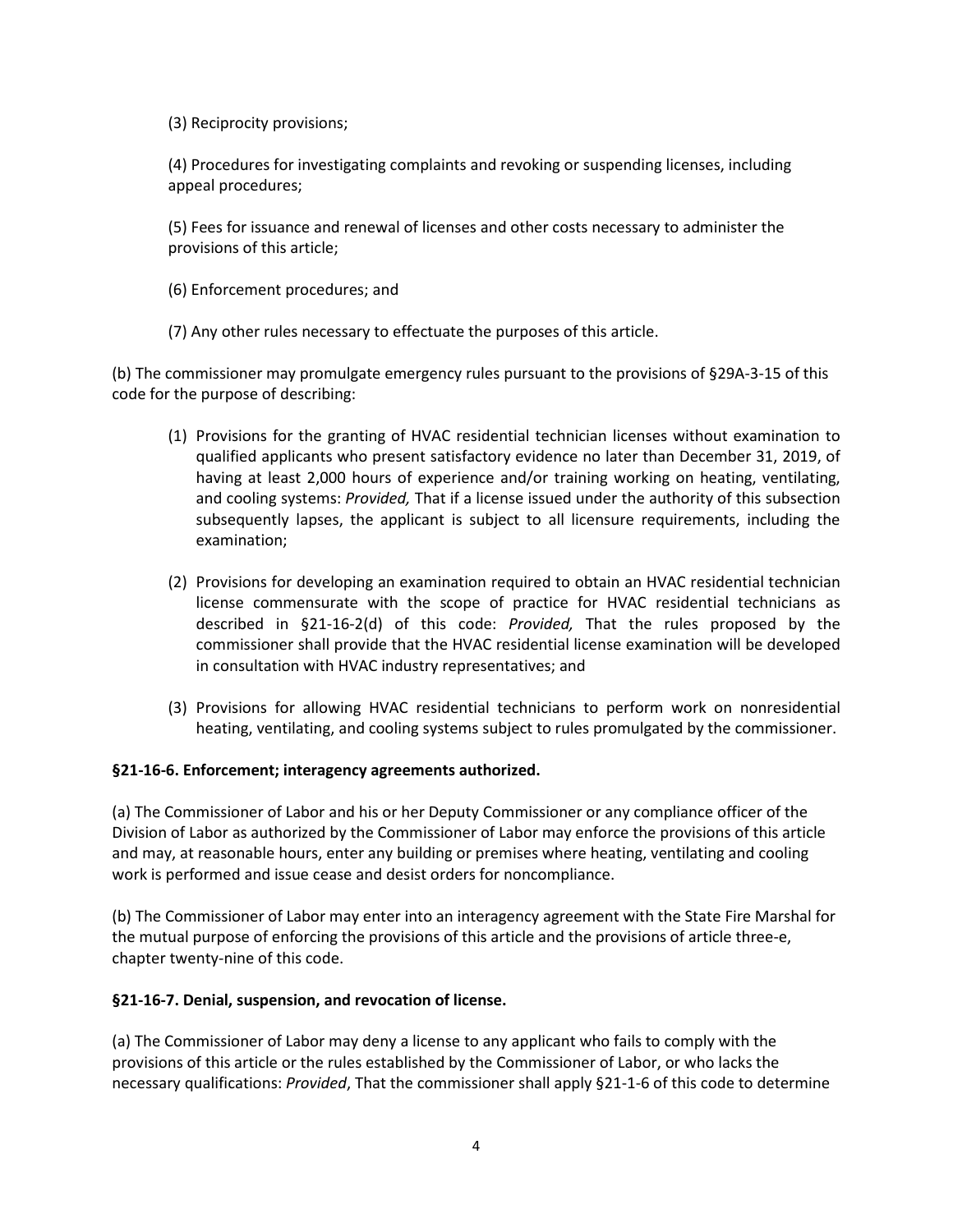if the prior criminal conviction bears a rational nexus to the license being sought.

(b) The Commissioner of Labor may, upon complaint or upon his or her own inquiry, and after notice to the licensee, suspend or revoke a licensee's license if:

(1) The license was granted upon an application or documents supporting the application which materially misstated the terms of the applicant's qualifications or experience;

(2) The licensee subscribed or vouched for a material misstatement in his or her application for licensure;

(3) The licensee incompetently or unsafely performs heating, ventilating and cooling work; or

(4) The licensee violated any statute of this state, any legislative rule or any ordinance of any municipality or county of this state which protects the consumer or public against unfair, unsafe, unlawful, or improper business practices.

### **§21-16-8. Penalties.**

(a) On and after January 1, 2016, a person performing or offering to perform, or an employer authorizing a person not exempt by the provisions of section three of this article, to perform, heating, ventilating, and cooling work without a license issued by the Commissioner of Labor, is subject to a cease and desist order.

(b) A person continuing to perform, or an employer continuing to authorize a person not exempt by the provisions of §21-16-3 of this code, to perform, heating, ventilating, and cooling work after the issuance of a cease and desist order is subject to the following penalties:

- (1) For the first offense, a fine of not less than \$200 nor more than \$1,000;
- (2) For the second offense, a fine of not less than \$500 nor more than \$2,000;
- (3) For the third and subsequent offenses, a fine of not less than \$1,000 nor more than \$5,000.

(c) Each day after official notice is given, a person continues to perform, or an employer continues to authorize a person to perform, and which is not exempt by the provisions of section three of this article, heating, ventilating, and cooling work, is a separate offense and punishable accordingly.

(d) (1) The Commissioner of Labor may institute proceedings in the circuit court of Kanawha County or of the county where the alleged violation of the provisions of this article occurred or are occurring to enjoin any violation of any provision of this article.

(2) A circuit court may by injunction compel compliance with this article, with the lawful orders of the Commissioner of Labor, and with any final decision of the Commissioner of Labor.

(3) The Commissioner of Labor shall be represented in all such proceedings by the Attorney General or his or her assistants.